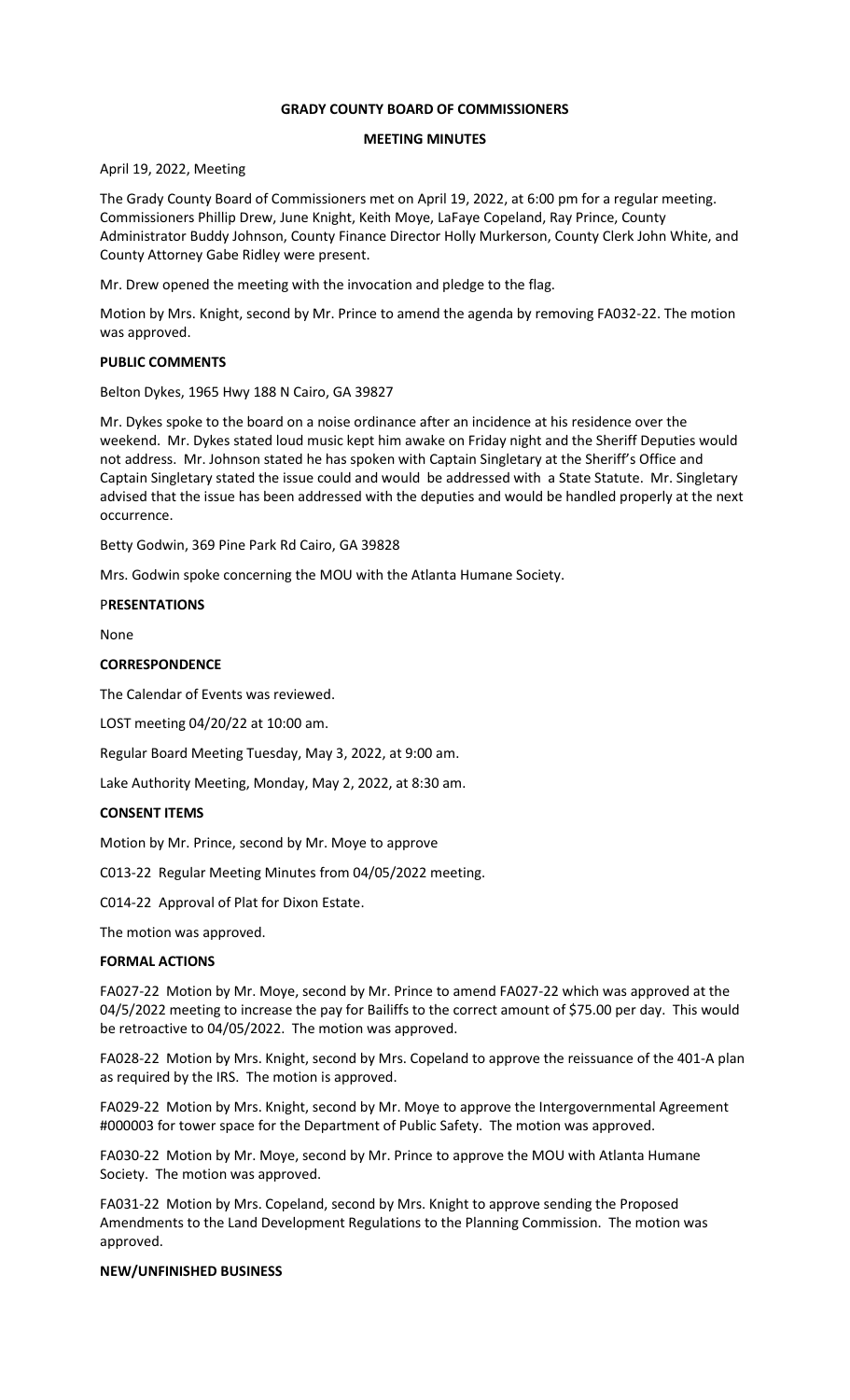Mrs. Murkerson provided the following information for the Finance Director's Report:

Grady County Financial Review for March 2022

General Fund Revenue:

1. Ideal % = 75%, Actual % = 88%

Ideal percentages decrease month to month at equal intervals. Actual remaining indicates actual receipts per month. Some significant revenues are received later in the year.

Budget is \$18,341,500; received to date is \$2,232,416

General Fund Expenditures:

1. Ideal%= 75%, Actual%= 81%

Budget is \$18,341,500; spent to date is \$3,493,389

Sales Tax Revenue:

| LOST: MAR 2022 = \$152,600 MAR 2021 = \$138,600 UP     | \$14,000 |
|--------------------------------------------------------|----------|
| SPLOST: MAR 2022 = \$152,600 MAR 2021 = \$138,600 UP   | \$14,000 |
| TSPLOST2: MAR 2022 = \$137,100 MAR 2021 = \$124,000 UP | \$13.100 |
|                                                        |          |

Other news:

1. Next steps for efficiency in the finance department:

a. Continue to work on banking and software services that will make the finance department more efficient

b. Continue to work on new a purchase request form and process that will utilize encumbrances to assure budget alignment

2. Preparing audit documents to send to auditor; final audit report likely to be presented in June

| 2022 BUDGET                  | 6% or more of budget | BOARD MEMBERS/JUDGES PAID THROUGH PAYROLL INCLUDED IN EMPLOYEE COUNT |      |                 |                |                 |                 |                  |                   |
|------------------------------|----------------------|----------------------------------------------------------------------|------|-----------------|----------------|-----------------|-----------------|------------------|-------------------|
|                              |                      |                                                                      |      |                 |                |                 |                 |                  |                   |
|                              |                      |                                                                      |      |                 | <b>PERCENT</b> |                 |                 |                  |                   |
|                              |                      | <b>PERCENT</b>                                                       |      |                 | <b>AGE</b>     |                 |                 |                  |                   |
|                              |                      | <b>AGE OF</b>                                                        |      | <b>SALARY</b>   | OF TOTAL       |                 |                 |                  | <b>PERCENTAGE</b> |
|                              |                      | <b>TOTAL</b>                                                         |      | <b>BENEFITS</b> | SALARY/B       | <b>BUDGETED</b> | <b>BUDGETED</b> | <b>TOTAL</b>     | OF TOTAL          |
| <b>DEPARTMENT</b>            | <b>TOTAL BUDGET</b>  | <b>BUDGET</b>                                                        |      | <b>LABOR</b>    | <b>ENEFITS</b> | FT EMPLOYEES    | PT EMPLOYEES    | <b>EMPLOYEES</b> | <b>EMPLOYEES</b>  |
| <b>COMMISSIONERS</b>         | \$<br>664,000        | $3.62\%$ \$                                                          |      | 554,000         | 5.40%          | 5               | 6               | 11               | 5.42%             |
| <b>ROAD</b>                  | \$<br>1,791,000      | 9.76%                                                                |      | \$1,029,700     | 10.04%         | 19              | $\Omega$        | 19               | 9.36%             |
| <b>SHOP</b>                  | \$<br>320,500        | 1.75%                                                                | -S   | 278,700         | 2.72%          |                 | $\Omega$        |                  | 2.46%             |
| <b>DETENTION</b>             | \$<br>1,912,100      | 10.42%                                                               |      | \$1,372,500     | 13.38%         | 26              | $\overline{c}$  | 28               | 13.79%            |
| <b>SHERIFF</b>               | \$<br>2,229,300      | 12.15%                                                               |      | \$1,744,300     | 17.01%         | 26              | 8               | 34               | 16.75%            |
| <b>EMS</b>                   | \$<br>1,977,800      | 10.78%                                                               |      | \$1,668,800     | 16.27%         | 20              | 9               | 29               | 14.29%            |
| <b>CLERK OF COURT</b>        | \$<br>426,100        | 2.32%                                                                | -\$  | 378,300         | 3.69%          | 6               |                 |                  | 3.45%             |
| <b>COURTS</b>                | \$<br>513,600        | 2.80%                                                                | -\$  | 505,700         | 4.93%          |                 | 5               |                  | 3.45%             |
| PROBATE/ELECTIONS            | \$<br>271,400        | 1.48%                                                                | -\$  | 228,600         | 2.23%          |                 | $\Omega$        |                  | 1.48%             |
| <b>MAGISTRATE</b>            | \$<br>230,500        | 1 26%                                                                | l \$ | 202,900         | 1.98%          |                 |                 |                  | 1.97%             |
| <b>TAX COMMISSIONER</b>      | \$<br>430,600        | 2.35%                                                                | - \$ | 323,400         | 3.15%          |                 | $\Omega$        |                  | 2.96%             |
| <b>TAX ASSESSOR</b>          | \$<br>446,700        | 2.44% \$                                                             |      | 209,500         | 2.04%          |                 | 3               |                  | 2.96%             |
| <b>RECREATION</b>            | \$<br>458,100        | 2.50% \$                                                             |      | 374,100         | 3.65%          | հ               | $\Omega$        | 6                | 2.96%             |
| <b>EXTENSION OFFICE</b>      | \$<br>150,800        | 0.82%                                                                | - \$ | 113,700         | 1.11%          |                 | $\Omega$        |                  | 1.97%             |
| <b>BLDS/GROUNDS</b>          | \$<br>801,200        | 4.37% \$                                                             |      | 210,500         | 2.05%          |                 |                 |                  | 2.96%             |
| <b>REGISTRAR</b>             | \$<br>90.600         | 0.49%                                                                | -S   | 66.700          | 0.65%          |                 | $\Omega$        |                  | 0.49%             |
| <b>CODE ENFORCEMENT</b>      | \$<br>387,600        | 2.11%                                                                | - \$ | 332,600         | 3.24%          |                 | $\Omega$        |                  | 2.46%             |
| <b>ANIMAL CONTROL</b>        | \$<br>129,100        | 0.70%                                                                | -S   | 109,800         | 1.07%          |                 | $\Omega$        |                  | 0.99%             |
| <b>VFD</b>                   | \$<br>633,000        | 3.45%                                                                | -\$  | 249,300         | 2.43%          |                 |                 |                  | 1.48%             |
| <b>GENERAL GOV'T</b>         | \$<br>1,303,300      | 7.11% \$                                                             |      |                 | 0.00%          |                 | $\Omega$        | Ò                | 0.00%             |
| <b>INTERAGENCY</b>           | \$<br>1,257,800      | 6.86%                                                                | -\$  |                 | 0.00%          | O               | $\Omega$        | $\Omega$         | 0.00%             |
| <b>SOLID WASTE</b>           | \$<br>1,411,300      | 7.69% \$                                                             |      | 201,800         | 1.97%          | $\Omega$        | 16              | 16               | 7.88%             |
| <b>TIRED CREEK</b>           | \$<br>498,500        | 2.72%                                                                | - \$ | 100,600         | 0.98%          |                 | $\Omega$        |                  | 0.49%             |
| <b>BOARD OF EQUALIZATION</b> | \$<br>6,600          | $0.04\%$ \$                                                          |      | 1,200           | 0.01%          |                 | $\Omega$        |                  | 0.00%             |
|                              | \$<br>18,341,500     | 100.00%                                                              |      | \$10,256,700    | 100.00%        | 149             | 54              | 203              | 100.00%           |

Mr. Prince asked if we could save money by lowering our deductible on our IRMA insurance. Mrs. Murkerson stated that she would do a cost comparison.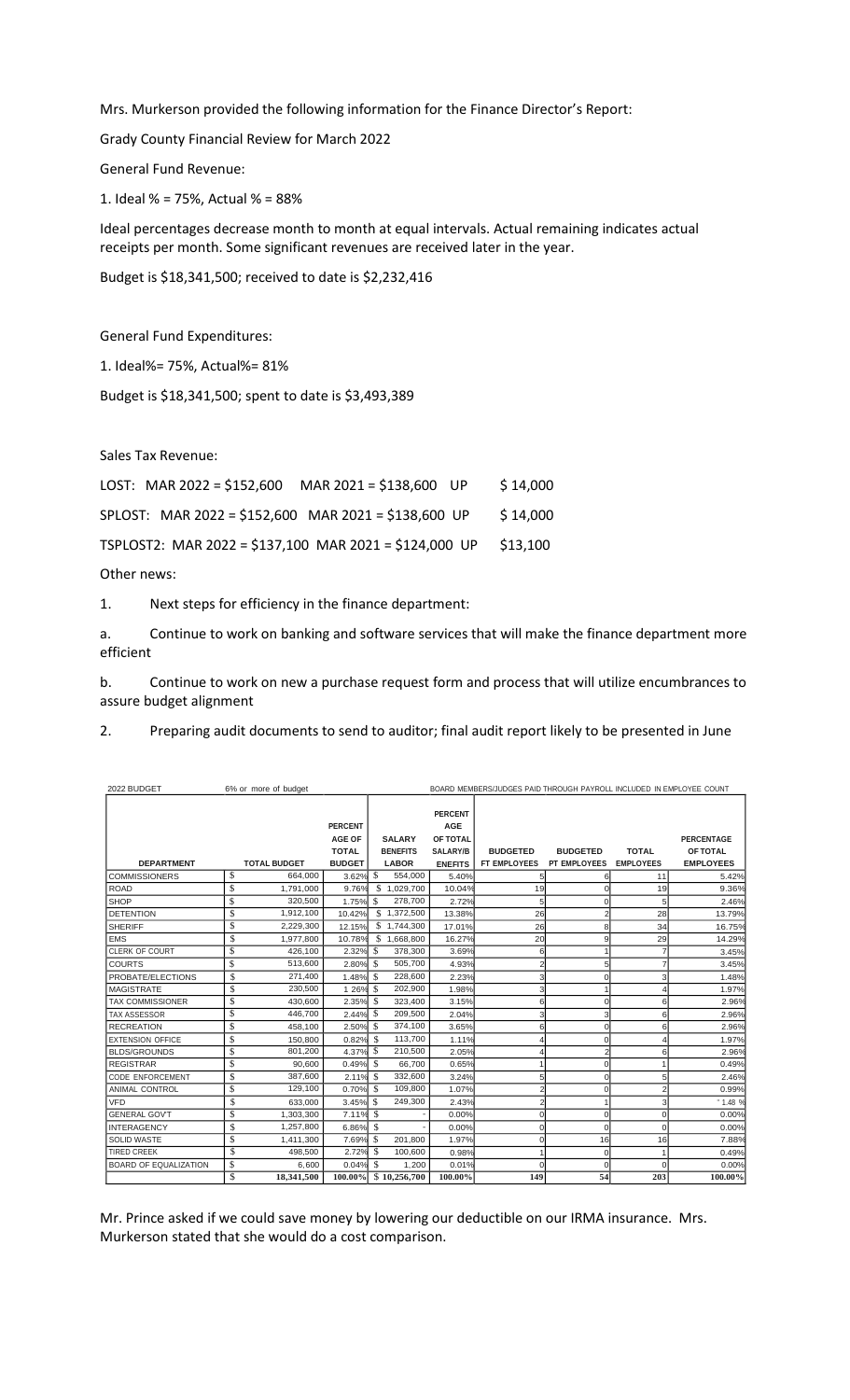Mr. Prince also remarked that the attendance was excellent at the Jackie Robinson Boys and Girls Club on 4/15/22 to view the Braves World Series Trophy. Mr. Prince also noted that Hobson Chevrolet donated a van to the Boys and Girls Club.

# **EXECUTIVE SESSION:**

None

### **REPORTS**

- A. Attorney's Report None
- B. Animal Control 03-22
- C. Code Enforcement 03-22
- D. Recreation Department 02-22, and 03-22

### **RESOLUTIONS, PROCLOMATIONS, AND AGREEMENTS**

Regular Board of Commissioners Meeting Agenda AMENDED

April 19, 2022, 6:00 PM

- I. Executive Duties
- A. Call to Order 6:00 PM
- B. Invocation/Pledge
- C. Adoption of Agenda
- D. Public Hearing on Land Use Variance
- E. Public Comments (3 Mins)
- II. Presentations

None

- III. Correspondence
- A. Calendar of events

LOST meeting 4/20/22 10:00 am

Regular Board Meeting, Tuesday, May 3, 2022, at 9:00 am

Lake Authority Meeting, Monday, May 2, 2022, at 8:30 am

IV. Consent Items – (One motion)

C013-22 Approval Regular Meeting Minutes from 04/05/2022.

C014-22 Approval of Plat for Dixon Estate.

V. Formal Actions

FA027-22 Approve/Disapprove amending FA027-22 which was approved at the 4/5/2022 meeting to increase the pay for Bailiffs to the correct amount of \$75.00 per day. This would be retroactive to 04/05/2022.

FA028-22 Approve/Disapprove the reissuance of the 401-A plan as required by the IRS.

FA029-22 Approve/Disapprove Intergovernmental Agreement #000003 for tower space for Department of Public Safety.

FA030-22 Approve/Disapprove MOU with Atlanta Humane Society.

FA031-22 Approve/Disapprove sending the Proposed Amendments to the Land Development Regulations to the Planning Commission.

FA032-22 Approve/Disapprove the Project Development Agreement between Grady County and ABM. (Removed from Agenda)

VI. New and unfinished Business

County Finance Director's report

VII. Executive Session